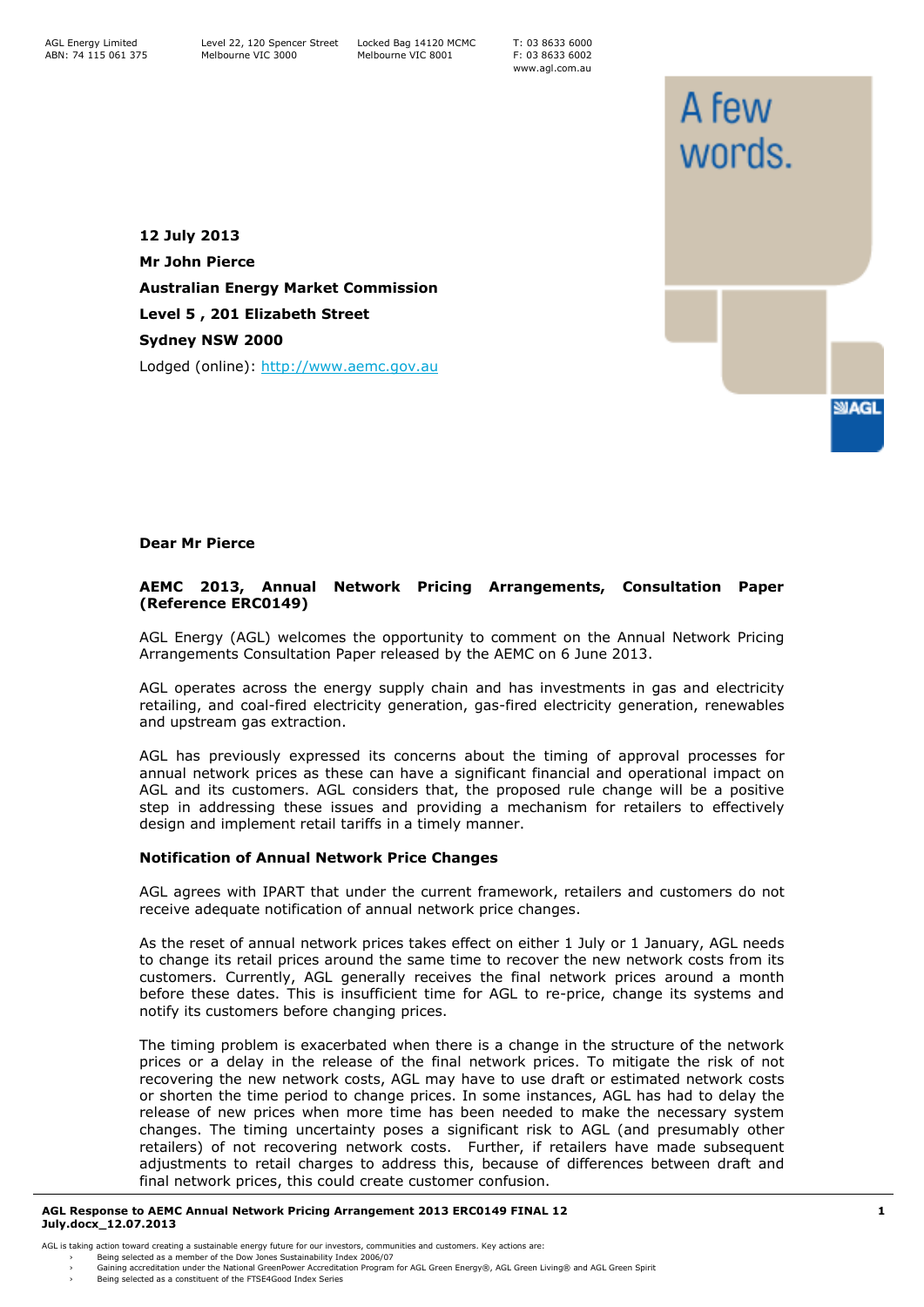AGL operates a National Electricity Market (NEM) wide retail business - responding to changes on network prices involves over 3.5 million customers. AGL considers that it is in the best interests of its customers if approved network prices are finalised at least two months prior to the effective date with no further changes to network prices allowed after that date. This timing is particularly important when there are material changes in the structure and re-balancing of network prices. This outcome will allow AGL to effectively set prices reflective of the structure and level of the new network prices. More importantly, it will provide an orderly transition to new prices supported by a clear communication of changes to customers.

To this end, AGL supports the following rule changes proposed by IPART:

- Transmission Network Service Providers (TNSPs) must publish their prices by 15 March each year;
- Distribution Network Service Providers' (DNSP) network prices are required to be finalised and published two months prior to taking effect;
- The AER must publish the approved network prices within 20 business days of receiving pricing proposals from DNSPs; and
- DNSPs must publish the annual network prices within five business days of the publication of the approved pricing proposal by the Australian Energy Regulator.

### **Consultation on Proposed Network Prices**

AGL also supports IPART's proposed rule change to require consultation on the development of annual network prices.

It is important that stakeholders, including electricity retailers, are consulted on proposed changes to the structure of network prices or new network prices before they are finalised. From AGL's perspective, this approach would allow retailers to consider the impacts of proposed tariff changes and prepare for information technology system changes before going live.

AGL notes that a number of DNSPs are already consulting, or informing retailers in varying degrees, of material changes to network tariffs. For instance, some are providing information sessions and others are conducting more detailed discussions. AGL considers that there is merit in having a standard approach and a consistent definition of consultation with a minimum standard, and quality, of information exchange. AGL therefore supports IPART's proposed rule change to require the AER to develop guidelines for consultations.

### **Statement of expected price trends**

The statement of expected price trends produced by DNSPs provide useful information for planning and product development for retailers. They are also useful for budgeting purposes for customers. In particular, AGL has often received requests from commercial and industrial customers for information on future price changes.

AGL understands that circumstances change over time for reasons which the Consultation Paper has highlighted, so there should be a balance between requiring distributors to abide by these expected price trends and allowing distributors the flexibility to review how costs are allocated as conditions change.

AGL's view is that the content of these statements should be more consistent across the DNSPs. There is currently no standard for these statements, so the content of these statements vary from one distributor to another and are therefore not comparable with each other.

From a retailer's perspective, these statements should include the following:

<sup>›</sup> Being selected as a member of the Dow Jones Sustainability Index 2006/07<br>› Gaining accreditation under the National GreenPower Accreditation Program for AGL Green Energy®, AGL Green Iving® and AGL Green S